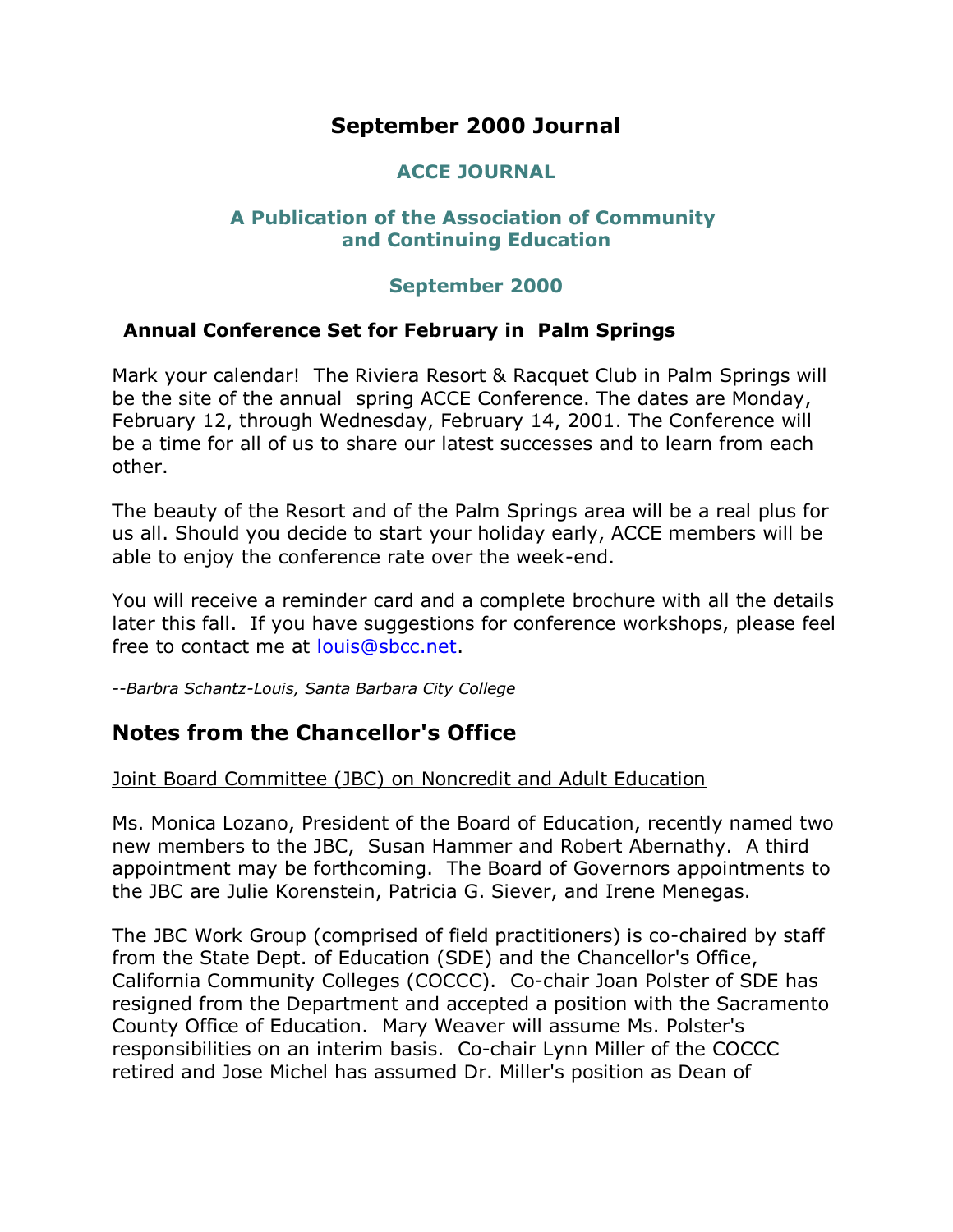Curriculum Standards and Instructional Services. When positions are filled, the work of the JBC and the JBC Work Group should resume.

(916) 323-2601. Application deadline: **4:00 p.m., Sept. 29, 2000**.

Upcoming Meetings

**September 21 & October 12, 2000**?Noncredit Matriculation Task Force, Sacramento (Develop recommendation(s) for a noncredit matriculation funding formula)

**October 20, 2000**?Matriculation Advisory Committee, Sacramento (Noncredit funding formula presented)

**November 14 & 15, 2000**?Model Program Standards Task Forces, Sacramento (First meeting to begin development of standards for noncredit categories: ESL, Elementary Basic Skills, Secondary Basic Skills, Parenting, and Older Adults)

> *---Norma Morris, Chancellor's Office*

### **President's Letter**

## **ACCE EXECUTIVE BOARD HOLDS ITS ANNUAL RETREAT IN SANTA BARBARA**

ACCE Executive Board Members met at La Casa de Maria in Montecito on July 17 and 18, 2000 for the annual Board retreat. The time spent together resulted in an excellent planning document for ACCE activities in 2000-2001.

Agenda items included a review of last year's conference and a look ahead at the 2001 conference to be held in Palm Springs. We heard reports from the Chancellor's office representatives, the legislative analyst, and the three council member leaders.

This was a time to look at the 1999-2000 goals and to set new goals for 2000-2001. We considered and reviewed the previous budget and calendar, established our current operating budget, and worked on a master calendar for our future meetings, conferences, and next year's retreat. All in all it was a successful time spent together. As I presided over this group I was very much aware and pleased at the high energy level and professional dedication of my colleagues on the board. I realized how lucky the members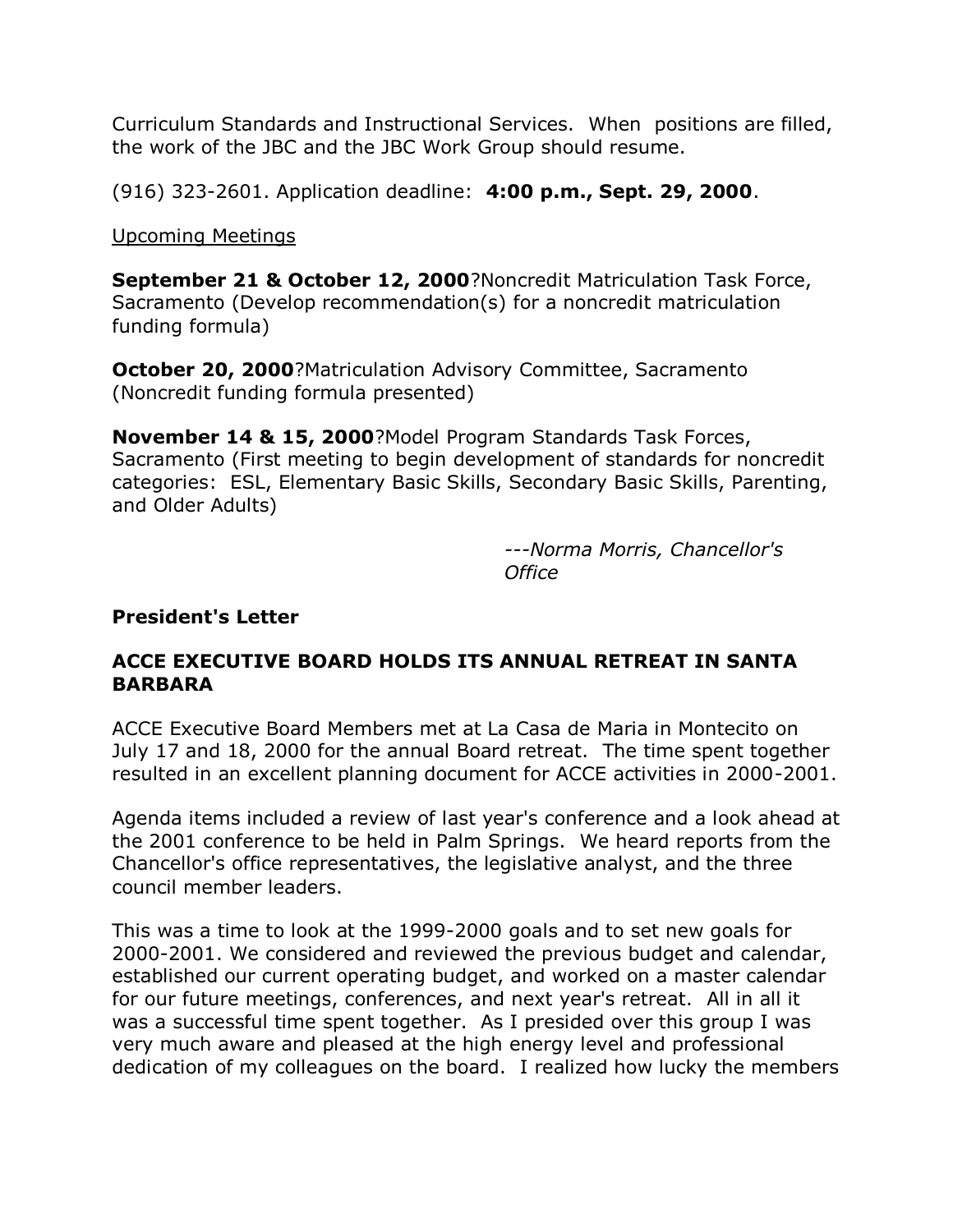and I are to have such a great group of volunteers working for and on behalf of ACCE.

The fiscal year 2000-2001 promises to be one of high interest and growth for all ACCE members.

*---Ray Ramirez, ACCE President*

### **Economic Development Council News**

Greetings to everyone! I hope you had a fantastic summer and got to enjoy some time away.

We stayed busy in Economic Development with regional practitioner meetings, statewide committee elections (Contract Education), and some exciting news about additional dollars for regional Economic Development projects! An additional \$8 million (and may go up to \$10!) was approved for the Chancellor's Office to fund additional Industry Driven Regional Collaborative projects previously submitted, approved though not enough funds were available at the time.

What does this mean to the rest of us? Well, you can check out the Chancellor's Office website for a list of approved projects and see if those in your area might be of interest to you. You may not be able to participate (since they've already submitted some draft plans) but you may be able to use any products that are created as a result of their award! All Economic Development Program funded projects are required to share any outcomes and products created with colleges who desire them. Look and see, call and inquire as to applicability to you and potential enhancements to your own offerings with their support.

I'd also like to hear from any of you who have unique or interesting projects and/or programs that you've funded or cost-recovered in creative ways. We're always interested in hearing about creative folks out there! Have you combined Community Education and Contract Education on a project or two to serve a unique population or clientele, or used alternative local or regional funds to meet the needs of a local industry cluster or employer group?

What ever it is, email me [\(shammer@ednet.cc.ca.us\)](mailto:shammer@ednet.cc.ca.us) and let me know! Remember to watch your mail for the Call for Conference Presentations. We want to hear about your success, in person, at the conference in Palm Springs!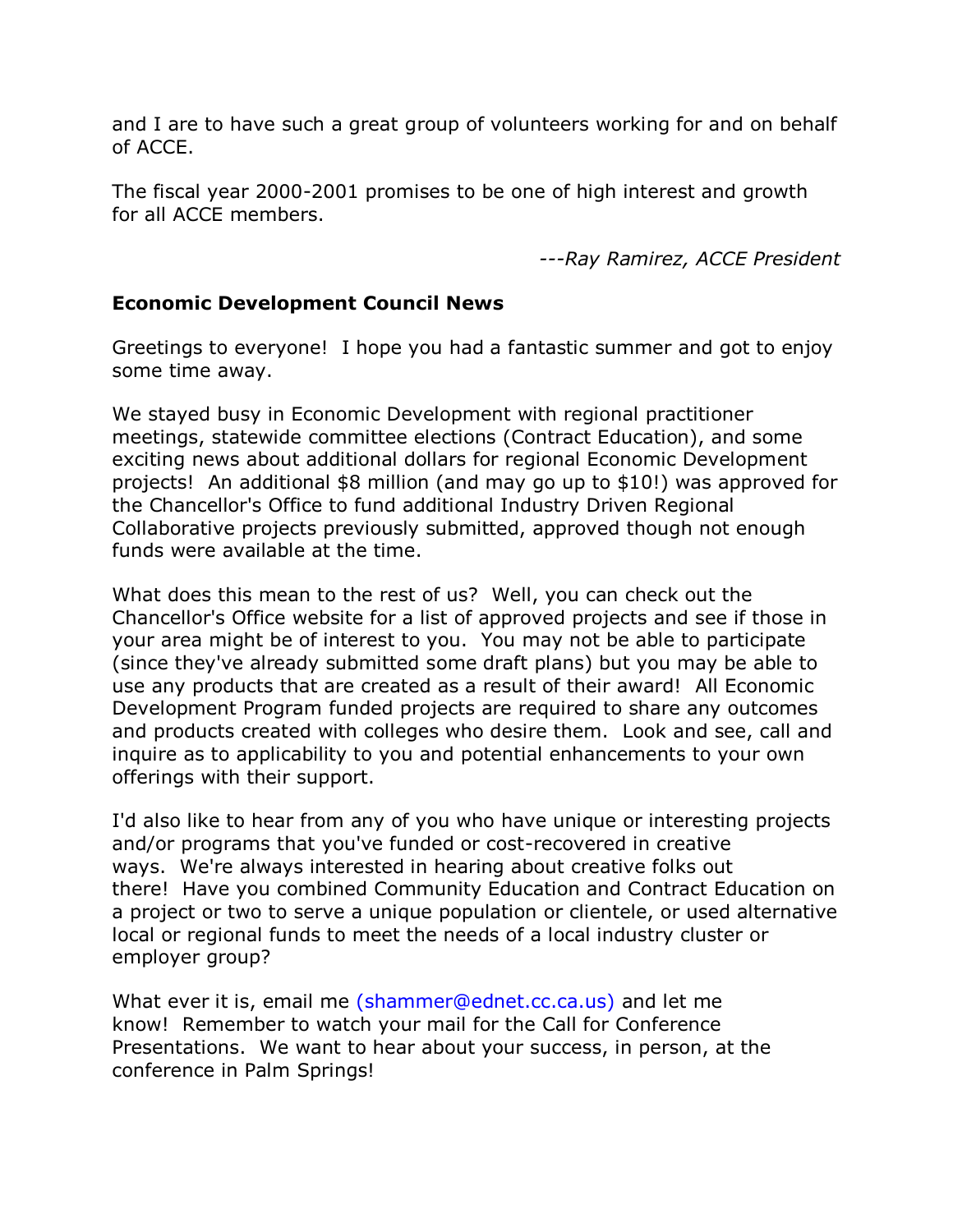#### **Membership News**

Please look at your 2000 ACCE Directory and e-mail me with with any additions or changes. We are continually making corrections to the directory. My e-mail

address is [revelr@mail.arc.losrios.cc.ca.us.](mailto:revelr@mail.arc.losrios.cc.ca.us) Our new membership drive will begin in November for January 2001 membership.

*---Raymelle Revel, American River College*

## **Community Service Council News**

Fee-based programs throughout the State have undergone many changes since we all began delivering services many years ago. In the Mt. San Jacinto Community College District, we have been offering fee-based classes since 1983. The changes our district has seen include the addition of noncredit courses in 1985, the addition of customized training in 1988, and a drastic change in registration procedures a few short years ago.

The major enrollment change was moving registration for both fee-based classes and noncredit courses from the Community Education office to Enrollment Services. The philosophy was to provide ``one-stop" registration for students. While a good theory, it was not necessarily practical as 90% of our students registered by mail or by phone. In addition, Enrollment Services staff members have not been as knowledgeable about programming as Community Education staff; thus, students requesting information have always been routed back to the Community Education office. Adding to registration challenges was our conversion last year to Datatel. If you haven't had this delightful experience,.....hummmm, sometimes words escape me.

Because of the experiences noted above, I would appreciate responses to the following short survey questions:

1. How long have you offered fee-based classes?

2. What office registers your community education students (fee-based and noncredit): Community Education Office, College Admissions Office, or Other?

3. What registration software do you use?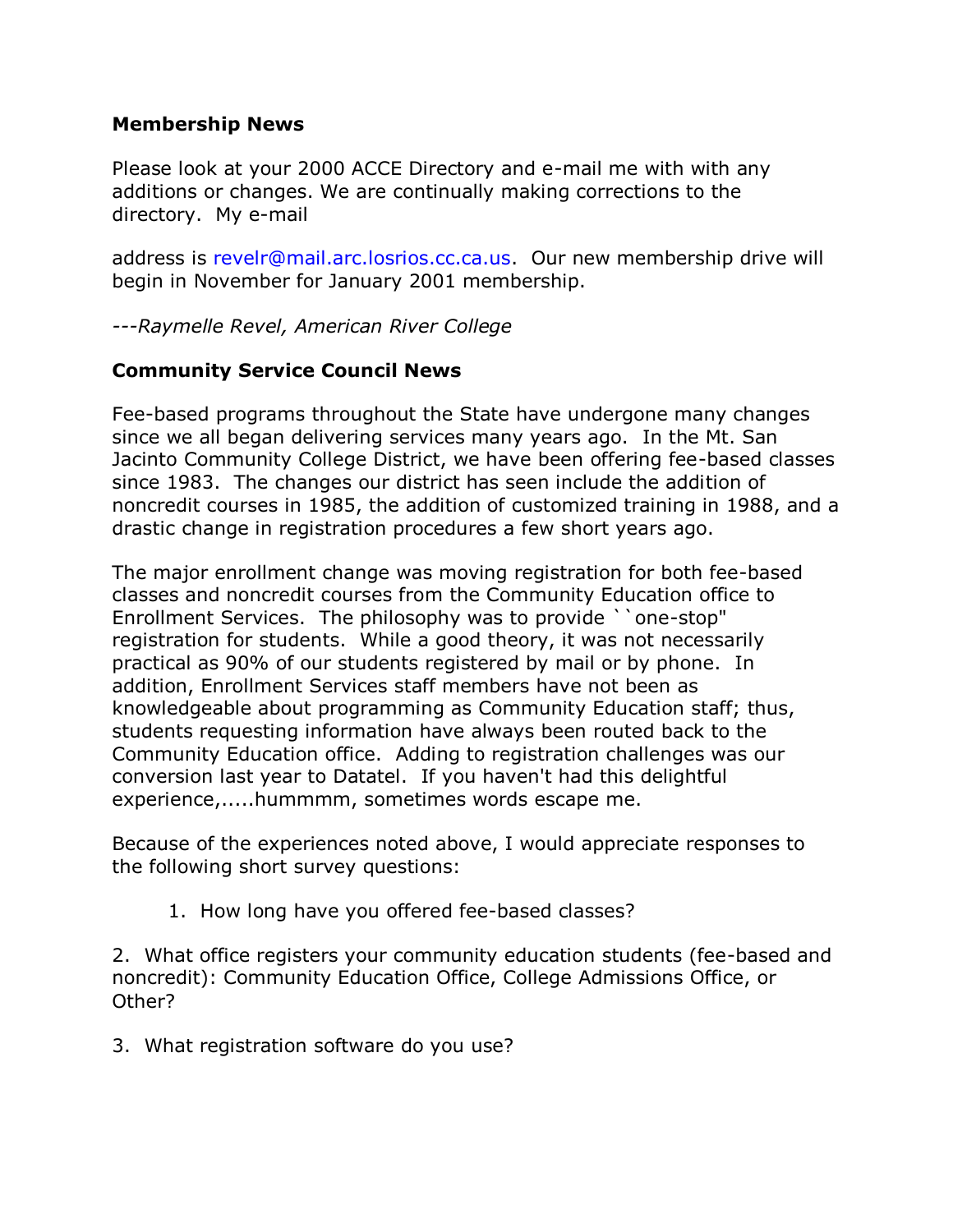4. If you are using Datatel, have you had any problems in the creation of the fee-based catalog?

Please respond by e-mail to dking@msjc.cc.ca.us

Thank you for your time and effort. If you have any issues you would like to see addressed in this section of the newsletter, please e-mail them to me.

*---DeLoise King, Mt. San Jacinto College*

# **Noncredit Council News**

Hopefully, you're all off to a good start this fall. If my program is at all like yours, there are more students at your door than you can serve. I am sure you all, like me, would rather have it that way than be out there hustling to try and fill empty seats!

As I am sure you know by now, the Governor vetoed the Budget Change Proposal (BCP) that would have helped raise our apportionment. Once again the Chancellor's Office has a new BCP making its way through the system for next year. This one isn't for the 11 million that we didn't get last year, it's for \$48.8 million. I don't know what chance we'll have to get that one through when we didn't succeed previously for a lot less money. If anyone wants a copy of the newest version of the BCP, which looks amazingly like the last version ? only the dollars are different, give me a call and I'll be glad to fax it to you. There are four main points in this BCP and they are as follows:

Improve the alignment and sequencing of specified courses in their noncredit curriculum,

Improve instructional and student support services for noncredit,

Add noncredit data elements to the Statewide Management Information System(MIS) maintained by the California Community Colleges Chancellor's Office, and

Establish/improve inter and intra college collaboration for noncredit instruction.

Now that I have most of your e-mail addresses, I am going to have them put on a listserve here at my office. That way I'll be able to connect with you on a more regular basis as things come up. If for some reason I don't have your e-mail address, or you think that I may not have a correct e-mail